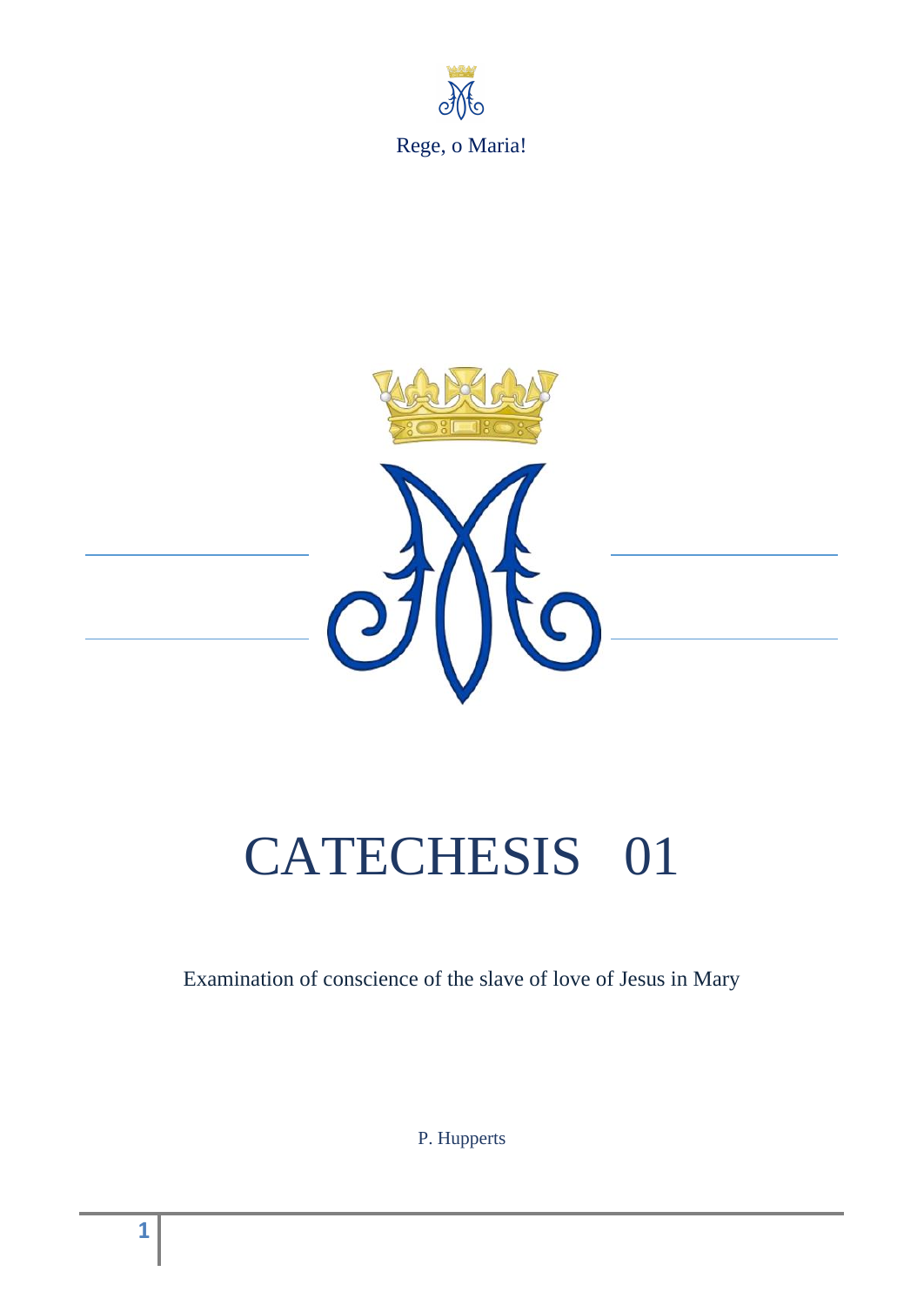

#### **Examination of conscience**

of the slave of love of Jesus in Mary

*Here we propose an examination of conscience on the practice of perfect Devotion to the Blessed Virgin taught by Saint Louis Marie Grignion de Montfort. One should complete the examination in its entirety once a year, in the holy exercises (just as the annual renewal of the Consecration according to Montfort's desire), and in monthly retreats.*

 *In addition, it can and must be done partially every day. This is done by taking from it the parts that correspond to the special practice of holy slavery in which one is exercising oneself in a more particular way.*

 *It is also possible to use it for a general examination of conscience, by sectioning the parts (as is given below), and using one for each day of the week. As a means of facilitating this practice, we have put in the margin the beginning of each day.*

 *Outside the moments of the day specifically destined for this examination, it is strongly recommended to the fervent slave of Mary to often, for example, every hour, enter into himself and ask himself: "In this hour, have I been a true slave of Jesus and Mary? Divine Mother, have I made you happy with the way I have just lived this hour?"*

#### **Preamble**

 Dear son and slave of the Blessed Virgin, it is your very Mother and Mistress who is present before you. She is the one who comes to ask you for an account of your practice of her perfect Devotion. Openly place yourself in her presence... Sincerely answer her motherly questions: you would not dare hide anything from her.

 Begin by humbly asking for her grace to enlighten you to see your soul clearly.... Ask her that this exercise may be of great use to make you progress in God's ways.

# **I. The Act of Consecration and its consequences**

*"I deliver and consecrate to thee, as thy slave, my body and soul, my goods, both interior and exterior… leaving to thee the entire and full right of disposing of me, and all that belongs to me, without exception, according to thy good pleasure."*

### **Sunday 1. Active Dependence**

1. My son: **have you daily renewed** your act of total surrender to Jesus through my hands from the first moment of the day and frequently throughout it? Did you do it seriously, consciously, and with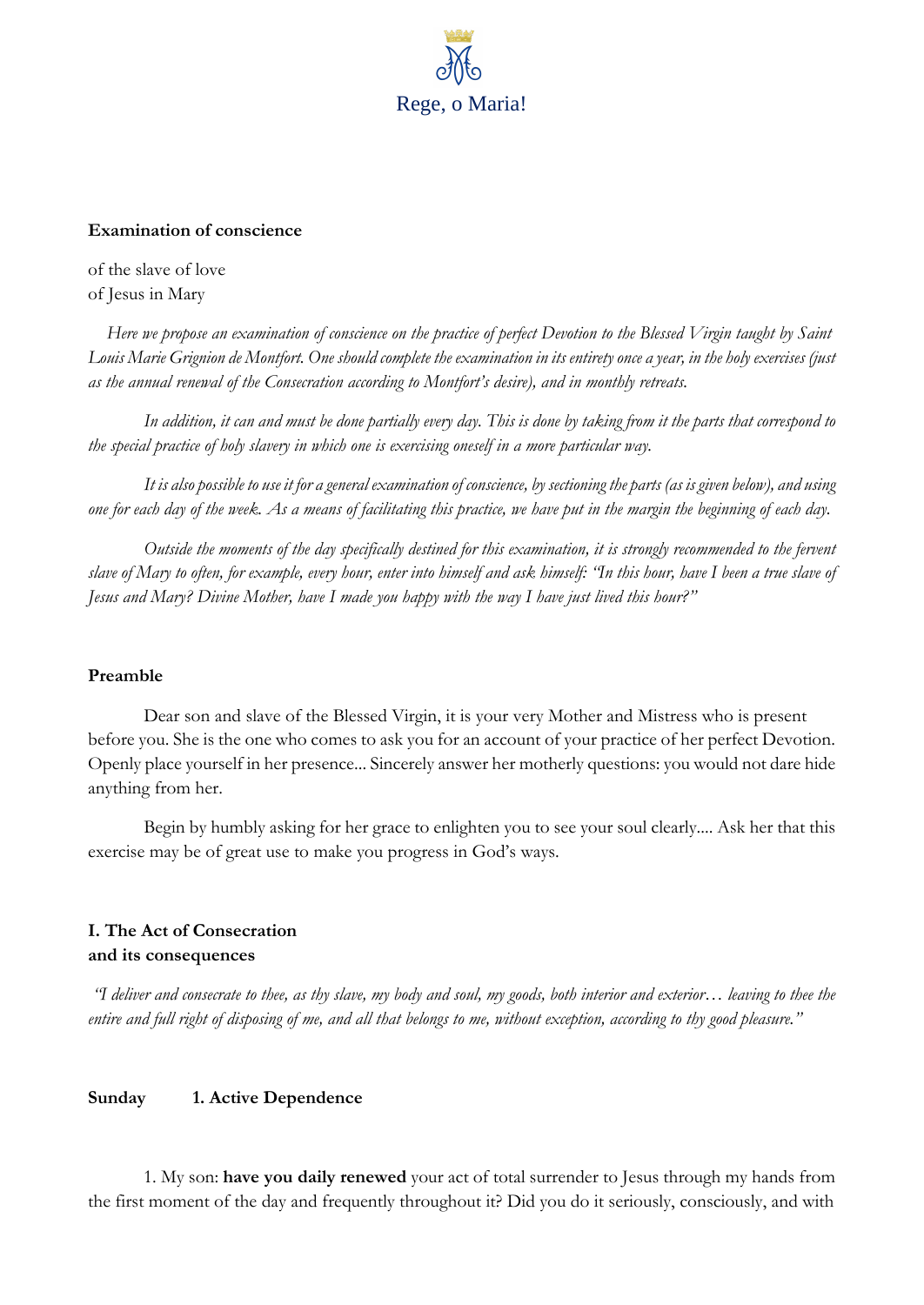

the firm intention and determined will to truly entrust me with the ownership of everything included in this donation?

2. Have you lived with the conviction **and habitual thought** that you fully and truly belong to me? Have you respected my **rights of possession** over everything you have given me: body, soul, senses and faculties, goods, and strengths, making use of it only according to my desire and with my approval?

3. Have you habitually **asked me**, at least once during the day, if you could use this body, these senses, these faculties, these goods that you granted me?

4. This **body** that you consecrated to me, have you treated it only according to my intentions and desires? Have you fed it and cared for it properly, avoiding negligence, not using it to waste its strength? Have you flattered, pampered, and spoiled it by satisfying all its demands and whims? Have you made your body an object of ridiculous and guilty vanity searching to attract the attention of creatures? Have you cared for and dressed your body with great modesty or have you made of your body an instrument of sin, of scandal (wearing provocative dress), or of guilt? Have you punished this sinful body and reduced it to servitude by the courageous practice of Christian mortification, restricting it from all that is luxurious and superfluous in rest, meals, furnishings, clothing, etc.? Have you done it courageously, that is, contradicting your likes and preferences?

5. Have your **eyes**, which belong to slave of love, been used in dangerous and copious looks, mundane readings, forbidden shows, or at least in vain curiosity and useless glances?

6. Have your **ears** been used to listen to disturbing songs, in dangerous conversations, or in listening to that which does not concern you or out of pure curiosity?

7. Has your **mouth** or your tongue been used for conversations contrary to modesty or charity, or have you spoken at times when by the Rule or Regulation were to keep silence according to your duties?

8. Have your **imagination** and **intelligence** been used according to my desires? Have you generously applied them according to the duties of your state, in study, reflection, meditation, and prayer? In your practices of piety, have you consented to distractions or lazily rejected them? Have you reprimanded dangerous thoughts, careless imaginations, immoral desires, and disordered curiosity?

9. Has not your **heart** consented to natural aversions, evading persons who are unpleasant to you, criticizing their defects, giving them looks, or refusing to help them? Haven't you let some love come into your heart that was too natural, too lively, too sensual or contrary to the requirements of your state of life?

10. Is your **will** habitually united to Jesus' and mine? Do you normally seek your will without worrying about knowing and doing, before all else, God's will? Is your motto that of the true slave of love "*not my will, but yours, Oh Jesus, Oh Mary*?"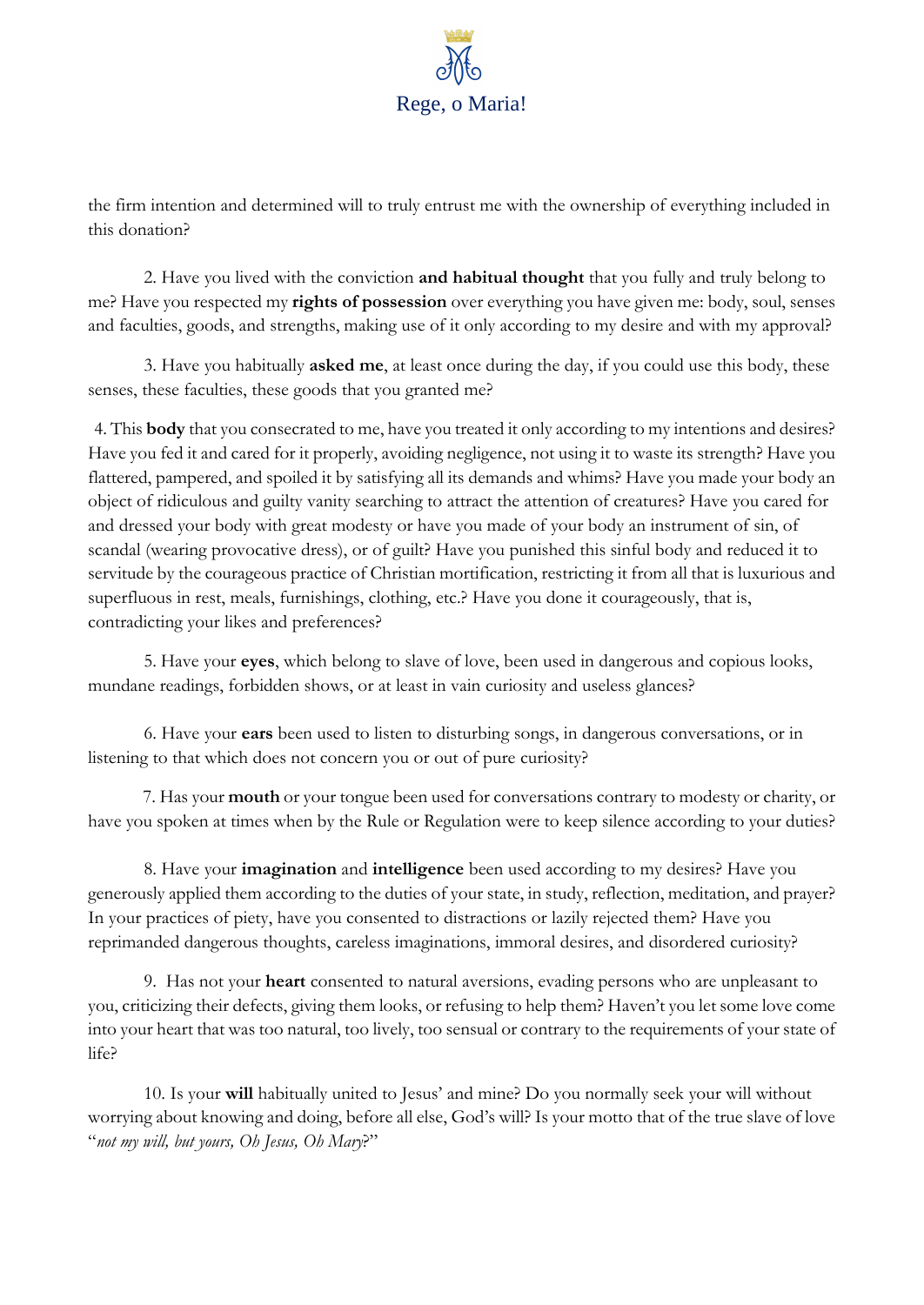

11. Your **temporal goods** are mine... Have you made use of these goods with little attachment to them and without depending on them? Do you not have excessive ties to these objects: money, furnishings, jewelry, or clothing? Is there not an exaggerated luxury in your life? Have you wasted money on useless purchases? Have you considered my desires in giving a portion of your possessions to pious works or to charity: to the poor, the missions, or works of Marian propaganda? Have you lived looking at Jesus' and your Mother's simplicity and poverty?

12. How have you used your **strengths**? How have you spent your time that is consecrated to me? Have you used it in a serious way, as the duties of your state demand? Did you take the necessary time for your pious practices, work, etc.? Wasn't this precious time wasted on trifles or trivial things? What a responsibility, what a debt in the moment of judgment!

## **Monday 2. Passive Dependence**

13. Examine, now, dearly beloved son and slave, if you have respected *"this full right"* that you gave me *"of disposing of me, and all that belongs to me, without exception, according to thy good pleasure"* Have you received what I decided and arranged with Jesus for you with joy and submission, or at least resignedly?

14. Have you given thanks for your **health** and thought about thanking me for it? Have you not been impatient and murmured when your body was cold, hot, hungry, or thirsty or when in discomfort, ailments, or illness?

15. Have you resignedly accepted when I allowed you to suffer some blow to your **reputation**, when you were shown less trust, less affection, when you were manifestly distrusted in what concerns you, when you were slandered or insulted?

16. What have been your feelings when you had to suffer loss of your **temporal goods** or when you had to endure the inconveniences of poverty or destitution?

17. Were you humbly satisfied with the **talents** granted to you, your social living condition, the situation that you enjoy, your duties to be fulfilled, and the circumstances in which you have to live...? All of this is the Jesus' and my will for you.

18. Has not your soul been restless, disturbed, and unhappy when I disposed your **family**, loved ones, or your Congregation to tribulation, disease, or death? You have recognized me as Mistress and Sovereign of all that is yours… You must know how to respect my sovereign rights...

19. Have you faithfully let me dispose of the communicable and alienable value of your **good works** and **prayers**? Have you not taken them back or at least felt their loss?

**II. Interior practices of perfect devotion to the Blessed Virgin**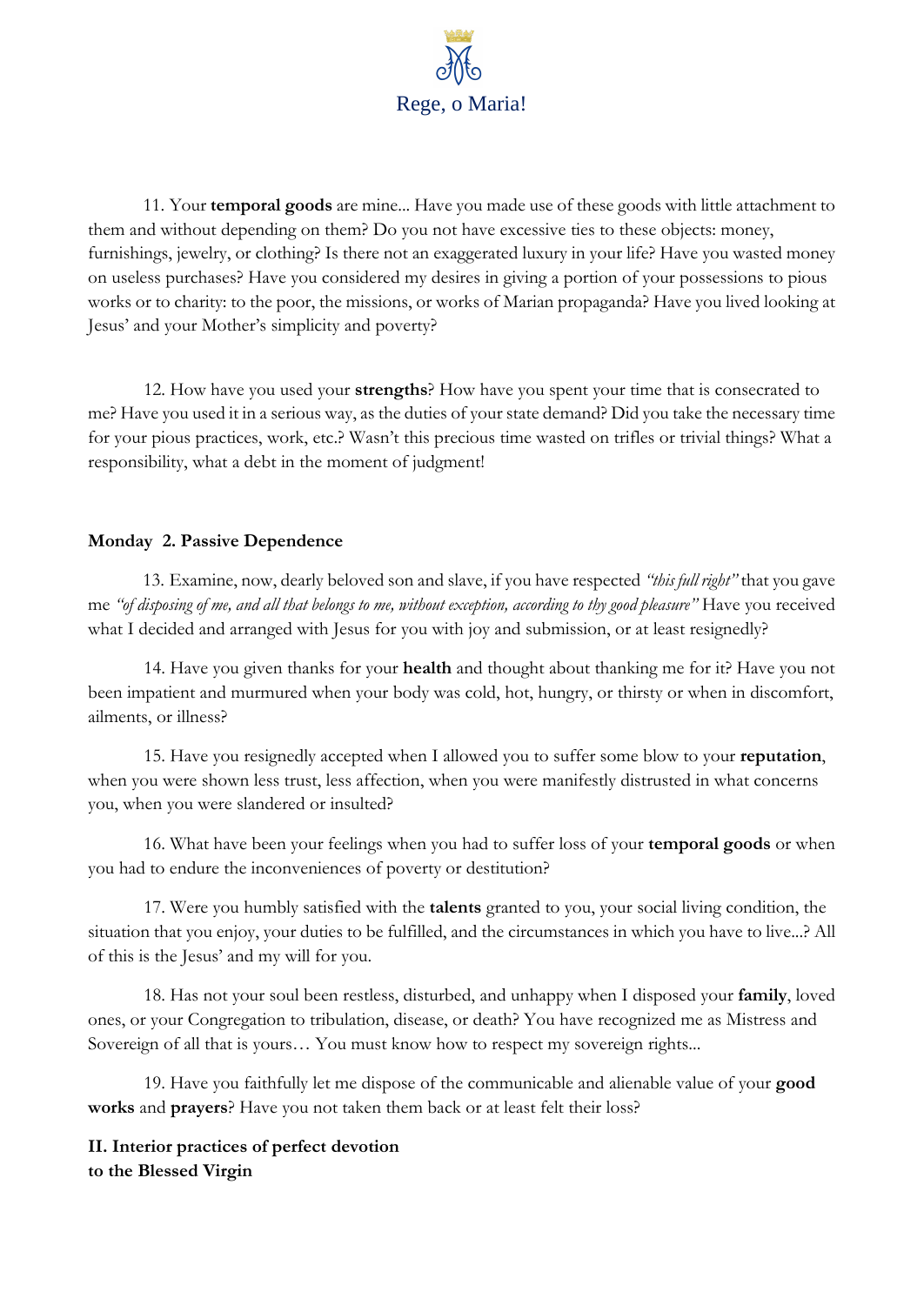

#### **Tuesday 1. Through Mary**

20. You promised to **"obey me in all things."** Have I always been able to direct your life and actions? Have you submitted your ideas, judgments, decisions, words, and actions to me? Have you not consciously contradicted what I have showed you? Have you not acted by your own movement, following the desires of your sensibility, the roughness of your character, or the caprices of your will?

21. Have you **consulted** me in your doubts, have you always asked me for **permission to act**, as a child unceasingly asks his mother what he must do? Have you always told me in your heart or with your lips: "My good Mother, may I do this, should I leave that?"

22. Have you done **all that Jesus said** in order to obey me? Have you thought, judged, worked, or lived according to Jesus' maxims, precepts, and Evangelical counsels, and not according to the maxims and spirit of the world, that is, Satan's gospel?

23. You were faithful in rejecting mortal **sin** without a doubt; but have you done the same regarding venial sin, above all, in fighting against your predominant fault?

24. Have you seriously and conscientiously applied yourself to the **particular duties of your state**, the care of the family, professional obligations, jobs, etc.?

25. As my slave of love, have you been a model of obedience to **all legitimate authority**? Have you recognized Jesus' and my authority in your superiors: parents, spouse, teachers, civil authorities, ecclesiastical and religious superiors, and, above all, your spiritual director, etc.? Has not your **natural** obedience been influenced by the qualities or defects of those endowed with such authority? Have you not **argued** and **criticized** the orders and counsels given you? Were there, perhaps, **deliberate exceptions** in your obedience? Have you not obeyed reluctantly, **murmuring**, with willful sadness or resentment? Have you **surrendered yourself** like a child to your superiors, heading toward obedience instead of avoiding it?

#### **Wednesday**

26. In order to depend on me, were you faithful to the **rule of life** that I prescribed to you, and to the **holy Rule** that I proposed for you? Have you faithfully given due time to prayer, work, study, and amusement? Was there not such and such a part of the rule in which you often lacked? Were you especially assiduous in your **practices of piety**? Have you not omitted them, abbreviated them, or made them half-heartedly or with laxity and laziness?

27. Did you recognize my will and my direction in all the events that happen to and surround you? Did you know how to say *Amen* to all that consoles and makes you happy; and at the same time to all that opposes, annoys, and disturbs you, to all that makes you cower and wounds you, to all that discourages and burdens you? Did you generously accept from God's hand and my hand these annoyances, inconveniences of bad weather, contradictions, sicknesses, and grievances?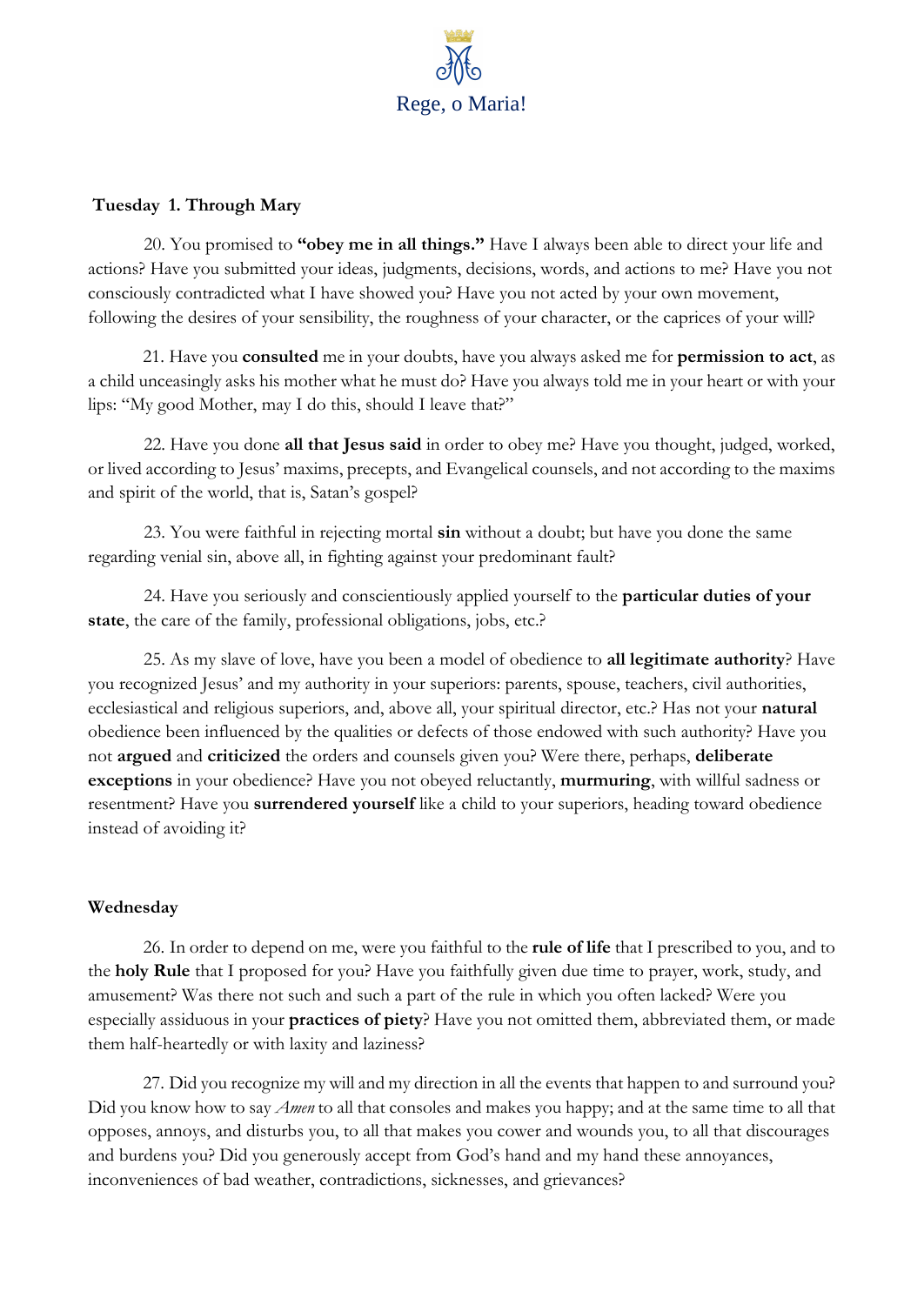

28. Did you listen attentively and follow generously the **callings of my grace**? Have you denied me an act of charity, a little sacrifice, an act of generosity for which I have been asking? Is there not some virtuous act that, with cold blood, you continue to withhold from your beloved Mother? In your heart, have you not drowned out my call to a higher vocation, to a more perfect sanctity?

29. In your pious practices, Holy Mass, Holy Communion, meditation, etc., have you faithfully renounced your own dispositions and intentions? Have you faithfully **united yourself to your Mother and Mistress**, invoking her help, relying on her merit, clothing yourself with her virtues? Have you surrendered yourself to me, as an **instrument**, immersing yourself into peaceful silence, so that I could pray and work in and through you?

30. Have you felt **trust** and **abandonment** toward me, as a child feels toward his good mother? Have you resorted to my maternal solicitude in *"all times, in all places, and in all things"*? Have you not neglected this confiding call for my help in the minutest details of life, the daily indecisiveness of your spiritual life, and the sorrowful and grave hours of your existence? Do you not let yourself be led by agitation, preoccupation, or discouragement instead of simply leaving to me all that could disturb you? Do you entrust to me, with complete abandonment, the time and circumstances of your death and the care of your perfection and eternal salvation?

#### **Thursday 2. With Mary**

31. After Jesus, have I been the **perfect model** that you habitually put before your eyes? Have you been faithful in always asking me: *"How would you do this my good Mother, if you would find yourself in my place?"*

32. Have you tried to imitate, with **respect to God**, my absolute docility as the handmaid of the Lord? Have you tried to live my *Magnificat*, seeking the glory of God in all you do, imbuing your entire life with the divine love, and living with the Holy Trinity in your soul, in an incessant exchange, in a very respectful and filial way?

33. Have you been **faithful to Jesus** in all, for all, loving no one else but Him, not living for anything else but Him, aspiring for no other interests but His, for His reign, always desiring a closer union with Him?

34. Have you imitated my **humility**? Have you recognized that your talents, successes, and virtues come from God? Have you frequently considered your nothingness, defects, and miseries? Have you not placed yourself above everyone else in your thoughts, words, or actions? Have you felt joy at being unknown and esteemed as nothing?

35. Following my example, have you been truly **charitable**, loving your neighbor for God's sake and mine? Have you pardoned all faults and insults and borne the defects of others with patience? Have you been kind and attentive to the desires of everyone else? Have you offered your services to and tried to accommodate others? Have you not been a coward and egoist when you were bothered, tired of serving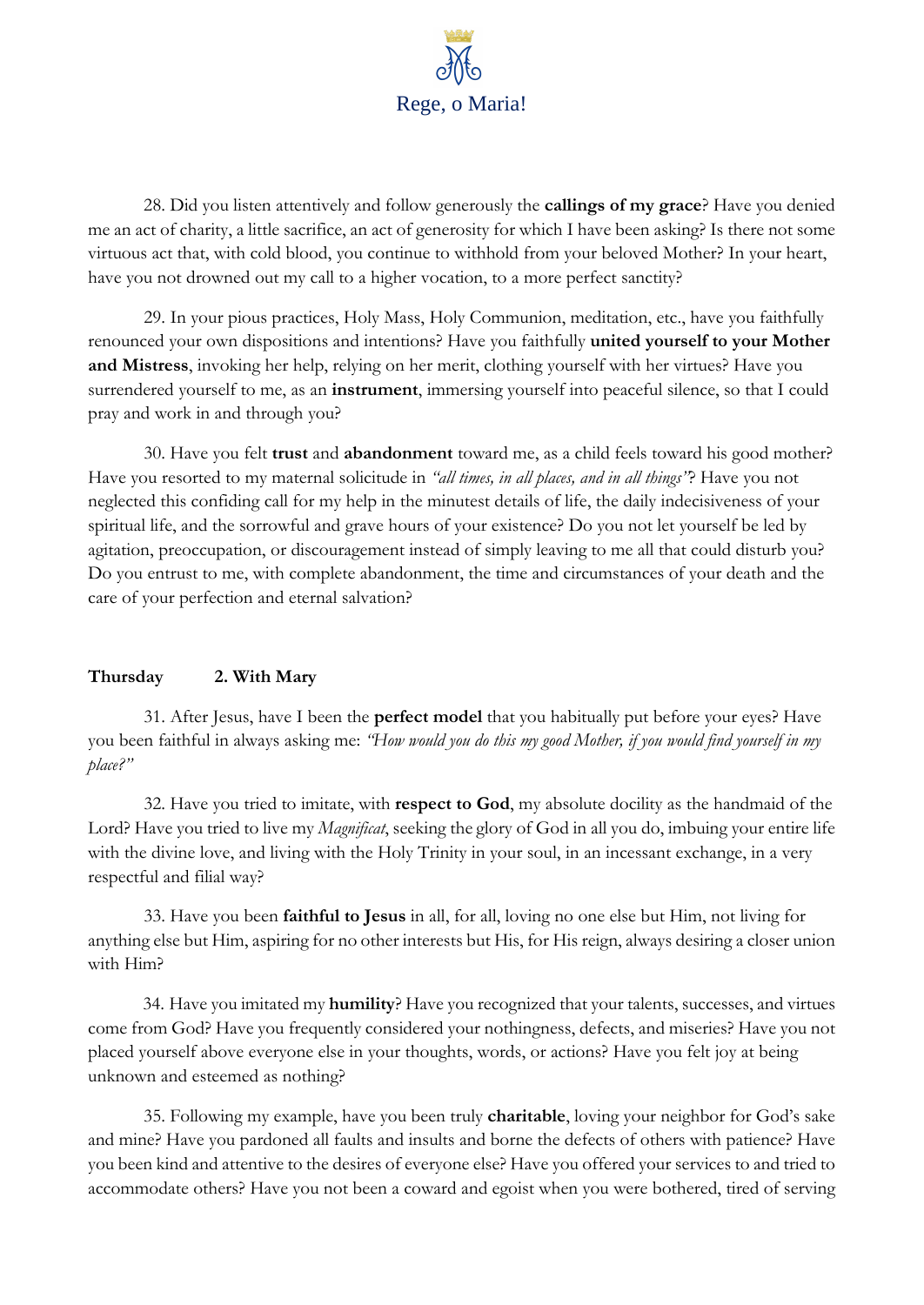

your neighbor and performing good works? Have you not judged others severely, superficiality suspecting evil with or uselessly speaking of their defects?

36. Which has been your attitude **towards Satan** and **towards sin**? I am living hatred... and you? Did you fight bravely against mortal and venial sin, against all voluntary imperfections, against all that can in some way stain or tarnish your soul's beauty? Did you specifically work on being perfectly pure and chaste according to your state of life in your thoughts, imagination, words, reading, and in all your conduct? Did you hate all that, under whatever pretext, leads to evil or sin?

37. Have you renounced the false wisdom of the **world** that is opposed to Jesus' Gospel? Have you fought against the devil's seductions or against the dealings of the world: ill-fated pleasures, dangerous amusements, disturbing readings, and wicked fashions? Would you not have done Satan's work with your manner of dressing that would convert you into a sower of sin? Have you bravely and constantly placed yourself beside Jesus and me, and have you worked, when able, to impede evil, sin, impurity, scandal, and excess?

#### **Friday 3. In Mary**

38. Have you not let yourself lead a dissipated, frivolous life? Have you not been completely absorbed in your exterior occupations to the point of forgetting your interior life with God, Jesus, and your Mother, who love you so much?

39. Have you tried to **always enter into yourself** to find me in the depths of your soul, where I am helping you with the small practices that I taught you: such as, the hourly *Hail Mary*, the Marian image, medal, or seal on your clothing, the ejaculatory prayers, the Marian inscription on each written page, or the blessing that you ask when leaving your room, etc.?

40. Have you tried **to live under my gaze** during all the hours of prayer, work, rest, and entertainment, as the child that feels the need to stay close to his mother?

41. Did you try to retreat to the sanctuary of your soul, to meet Jesus and me in a delightful encounter? Will your soul come to breathe me unceasingly as your lungs breathe air?

## **Saturday 4. For Mary**

42. Ordinarily, what **motive** inspires or determines your actions? How many times have you acted for love of your comforts, vanity, and self-love, to please this or that creature? This is not being a slave of Jesus, slave of Mary!

43. Have you frequently thought in **offering your actions for love of Jesus and me**, to glorify and please us? Have you often repeated: *"All for Jesus, all for Mary, all for love of you, my most lovable Mother"*?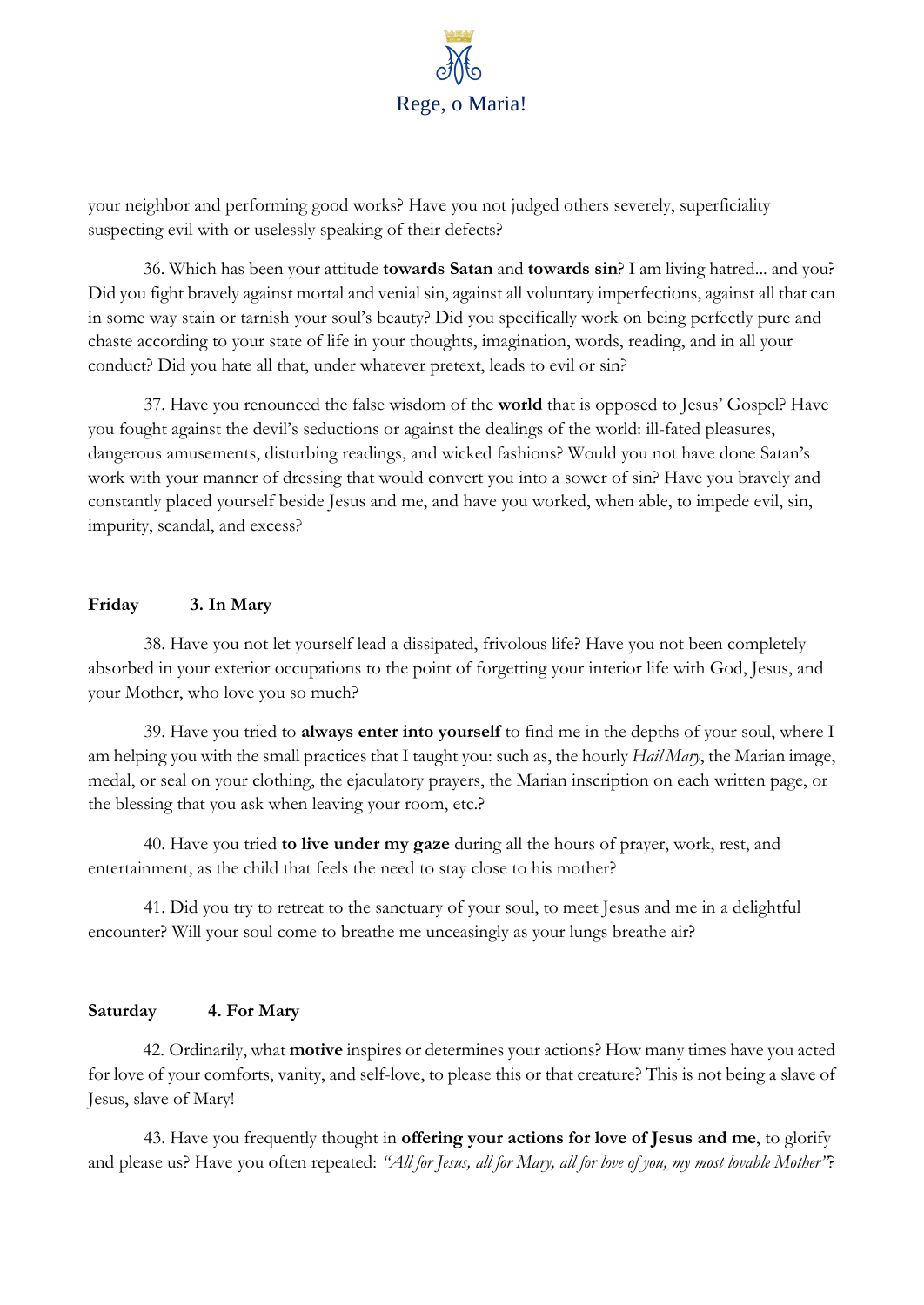

44. Has my reign been the **ideal of your life** in order to arrive at the blessed reign of Christ the King? Have you thought of this in your free time? Have you offered your hours of work, above all, in what you find difficult for this intention? Have you offered your prayers, sufferings, setbacks, and trials? Does the idea of offering your last sickness, agony, and death for this end come to your mind daily?

45. Have you tried **to draw everyone** to my service and to true and solid devotion to me? Have you not been lazy or cowardly in this, and is that not why you have often wasted opportunities to make me most perfectly known, loved, and served?

#### **Conclusion**

You have finished the examination of conscience. Humble yourself profoundly before your glorious Queen at seeing the numerous faults of which you have been culpable... Forgive me, o divine Mother, for having been so unfaithful to you! I do not desire to be discouraged: I will work energetically and perseveringly to be a more docile child and a more faithful slave. I promise you, dear Sovereign Lady, to watch especially over this point..., in that occasion... Help me with your all-powerful grace. Finally, with Jesus, your Treasure, deign to bless me.

Do not worry at seeing the remaining distance to be traversed. Your Immaculate Mother has to be your "**easy, short, perfect and secure way**", says Saint Louis Marie Grignion de Montfort.

**My Mother, give me what you ask of me, and ask me what you will!**